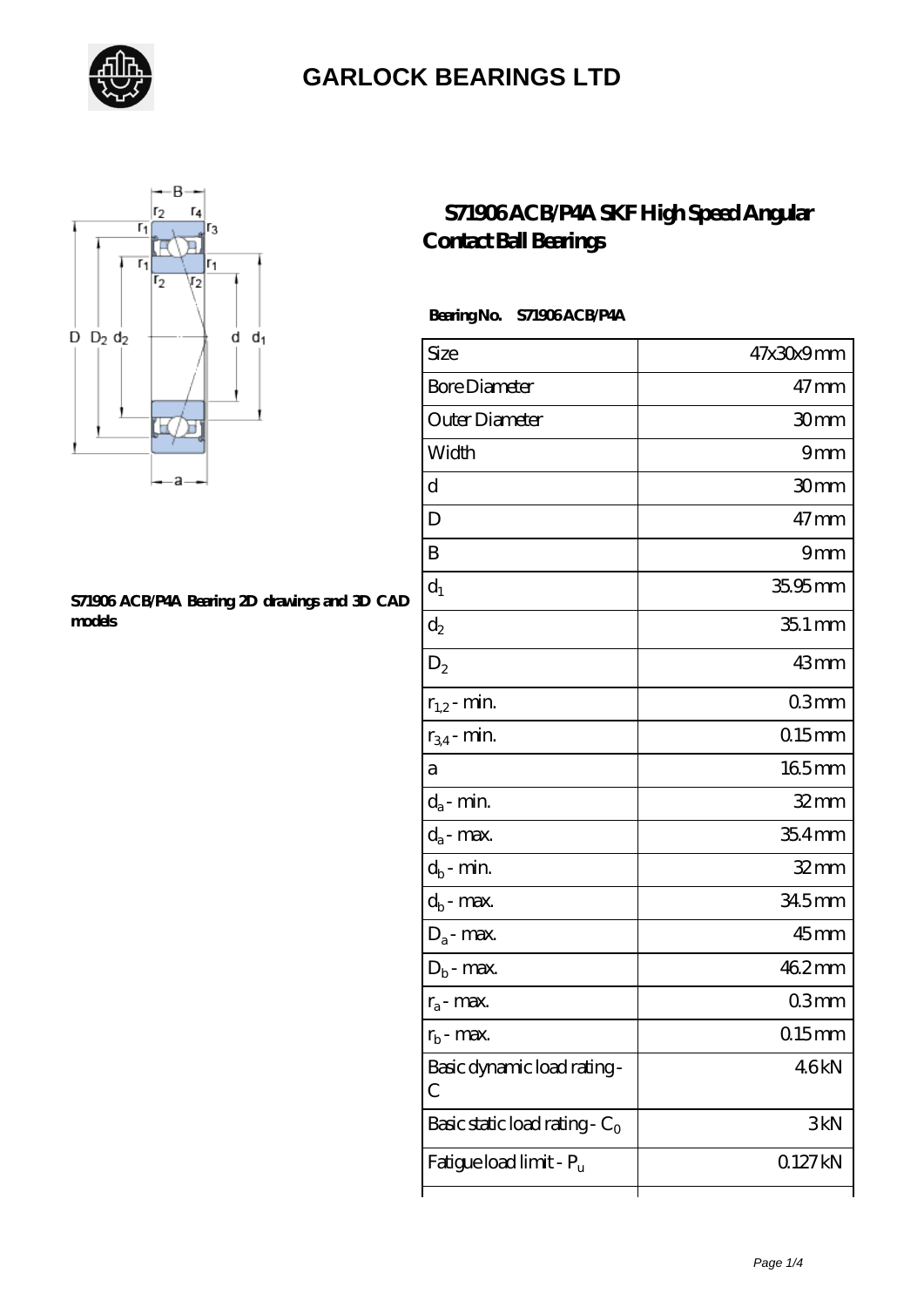

| Limiting speed for grease<br>lubrication | 36000r/min  |
|------------------------------------------|-------------|
| Ball - $D_w$                             | 3969mm      |
| $Ball - z$                               | 22          |
| Calculation factor - e                   | 068         |
| Calculation factor - $Y_2$               | 087         |
| Calculation factor - Y <sub>0</sub>      | 038         |
| Calculation factor - $X_2$               | 041         |
| Calculation factor - $Y_1$               | 092         |
| Calculation factor - $Y_2$               | 1.41        |
| Calculation factor - $Y_0$               | 0.76        |
| Calculation factor - $X_2$               | 067         |
| Preload class $A - G_A$                  | 27N         |
| Preload class $B - G_B$                  | 54N         |
| Preload class $C$ - $G_C$                | 160N        |
| Calculation factor - f                   | 1.07        |
| Calculation factor - $f_1$               | 0.99        |
| Calculation factor - $f_{2A}$            | 1           |
| Calculation factor - f <sub>2B</sub>     | 1.02        |
| Calculation factor - $f_{\chi}$          | 1.07        |
| Calculation factor - $f_{HC}$            | 1           |
| Preload class A                          | 53N/micron  |
| Preload class B                          | 68N/micron  |
| Preload class C                          | 102N/micron |
| $d_1$                                    | $3595$ mm   |
| $d_2$                                    | $351$ mm    |
| $D_2$                                    | 43mm        |
| $r_{1,2}$ min.                           | 03mm        |
| $r_{34}$ min.                            | $0.15$ mm   |
| $d_{a}$ min.                             | $32$ mm     |
|                                          |             |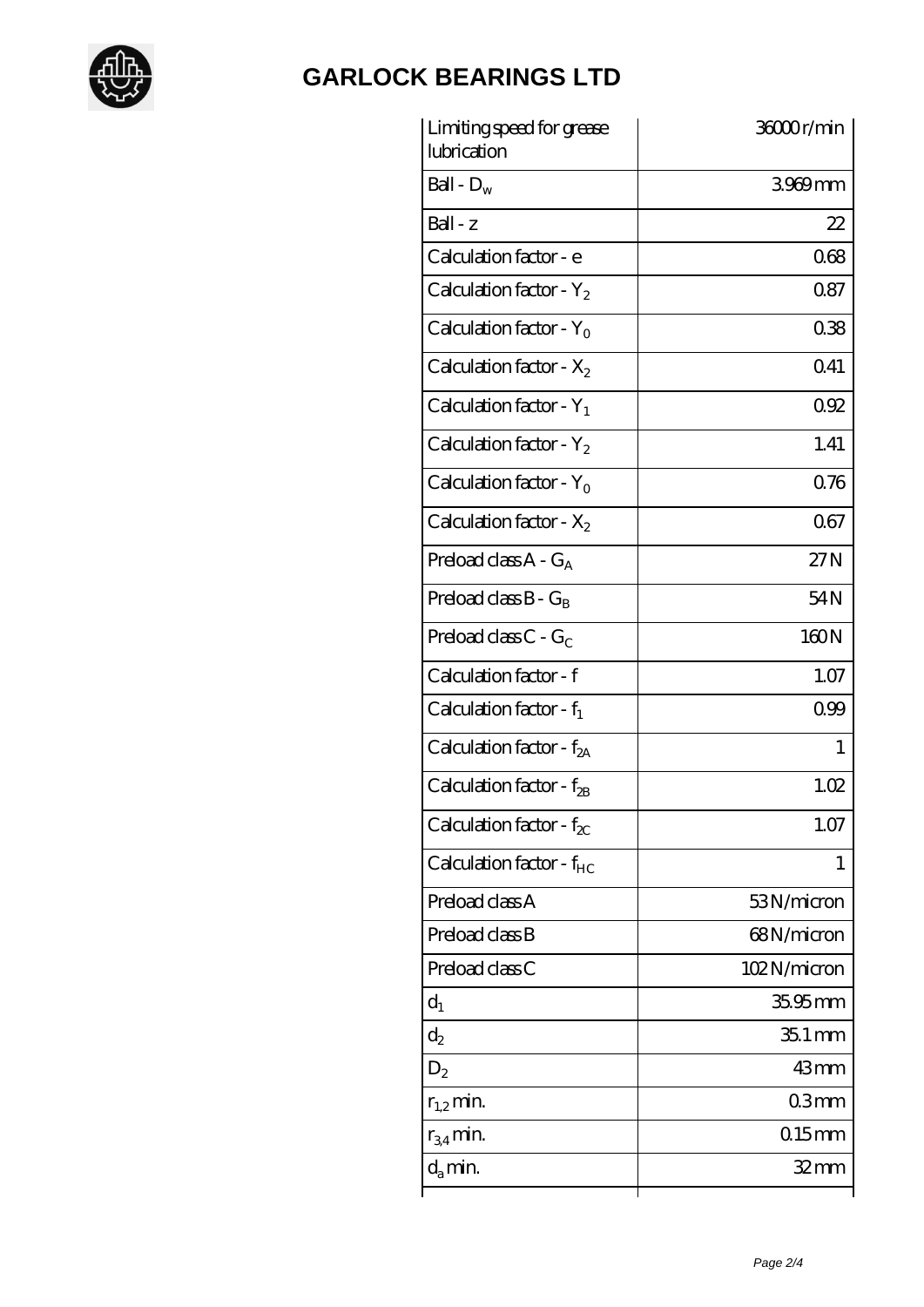

| $d_a$ max.                                      | $354$ mm     |
|-------------------------------------------------|--------------|
| $d_h$ min.                                      | 32mm         |
| $d_b$ max.                                      | 34.5mm       |
| $D_a$ max.                                      | $45$ mm      |
| $Db$ max.                                       | 462mm        |
| $r_a$ max.                                      | 03mm         |
| $rb$ max.                                       | $0.15$ mm    |
| Basic dynamic load rating C                     | 605kN        |
| Basic static load rating $C_0$                  | 49kN         |
| Fatigue load limit P <sub>u</sub>               | 0.127 kN     |
| Attainable speed for grease<br>lubrication      | 36000r/min   |
| Ball diameter $D_w$                             | 3969mm       |
| Number of balls z                               | 22           |
| Preload class A $G_A$                           | 27N          |
| Static axial stiffness, preload<br>classA       | $53N/\mu$ m  |
| Preload class $BG_R$                            | 54N          |
| Static axial stiffness, preload<br>classB       | 68N/μ m      |
| Preload class C $G_C$                           | 160N         |
| Static axial stiffness, preload<br>classC       | $102N/\mu$ m |
| Calculation factor f                            | 1.07         |
| Calculation factor $f_1$                        | 099          |
| C alculation factor $f_{2A}$                    | 1            |
| Calculation factor $f_{\mathcal{R}}$            | 1.02         |
| Calculation factor $f_{\chi}$                   | 1.07         |
| Calculation factor $f_{HC}$                     | 1            |
| Calculation factor e                            | 068          |
| Calculation factor (single,<br>$t$ andem) $Y_2$ | 0.87         |
| Calculation factor (single,<br>tandem) $Y_0$    | 038          |
|                                                 |              |